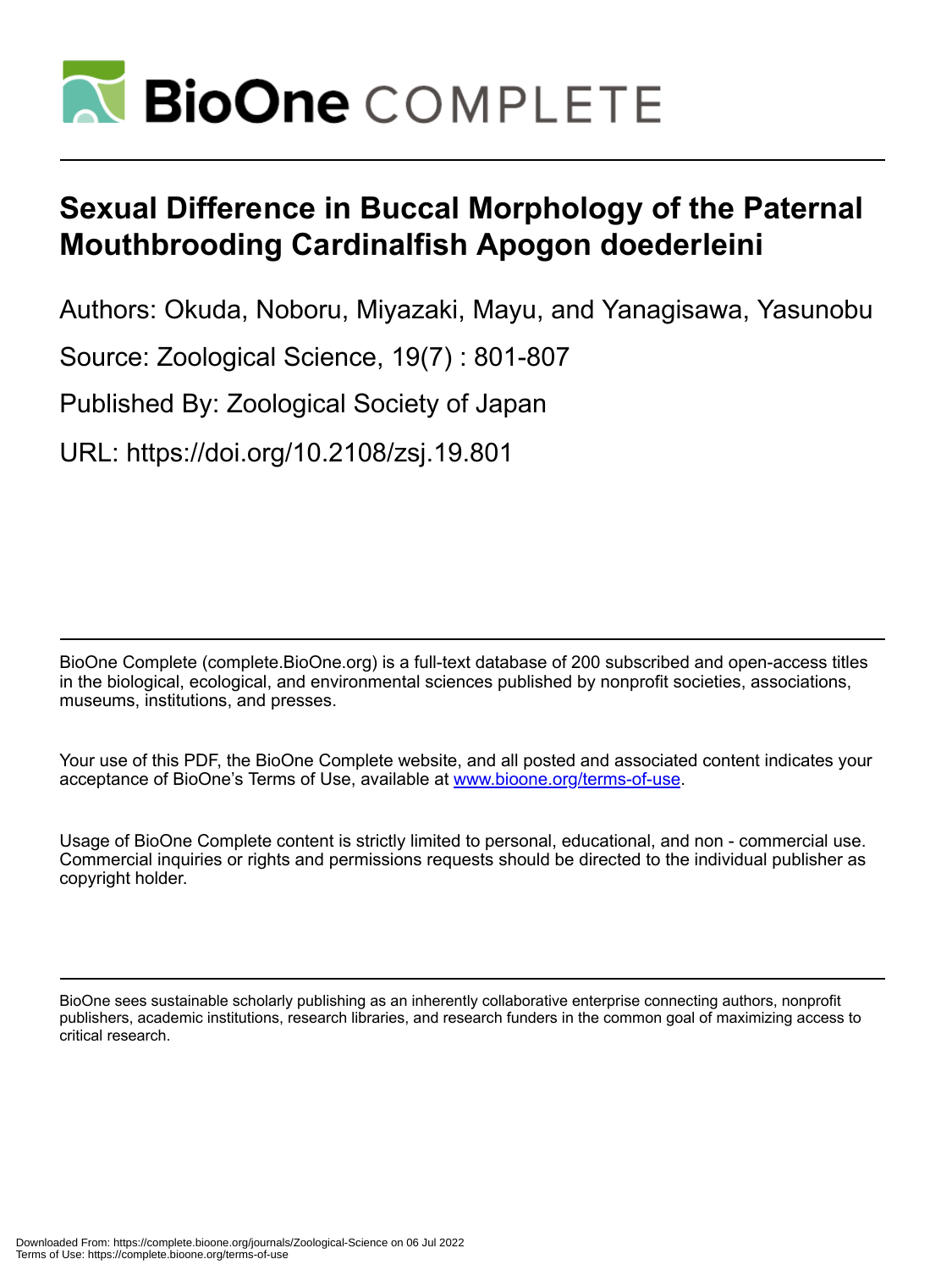# **Sexual Difference in Buccal Morphology of the Paternal Mouthbrooding Cardinalfish** *Apogon doederleini*

Noboru Okuda\*† , Mayu Miyazaki and Yasunobu Yanagisawa

*Department of Biology and Earth Sciences, Ehime University, 2-5 Bunkyo-cho, Matsuyama 790-8577, Japan*

**ABSTRACT**—The buccal morphology was compared between the sexes of the cardinalfish *Apogon doederleini*, in which males provide mouthbrooding. The brood size increased proportionally with male buccal space, which increased with the fourth power of the standard length. In the breeding season, males had a larger buccal space than females, whereas there was no sexual difference in the non-breeding season, suggesting sexually different flexibility in the buccal morphology. In spite of a selective advantage to males with a larger mouth, they did not show a higher allometric growth of buccal characters or higher body growth than females. In males, the urohyal was shorter and its height to length ratio was greater than in females. This osteological modification, accompanied by depression of the lower jaw and abduction of the suspensorium, would allow males to expand their buccal cavity more effectively.

**Key words:** Apogonidae, functional morphology, mouthbrooding, osteology, sexual dimorphism

#### **INTRODUCTION**

Mouthbrooding has evolved independently among phylogenetically different fish groups (Blumer, 1982). It has been considered that mouthbrooders evolved from substrate brooders with the habit of mouthing eggs or orally transferring them from one nest to another (Oppenheimer, 1970). Mouthbrooding is effective in protecting offspring, especially under high predation pressure (Keenleyside, 1991). In some mouthbrooding fishes, the rate of brood loss due to egg predation is very low (Okuda and Yanagisawa, 1996a; Okuda, 1999).

Mouthbrooding involves behavioural and physiological adaptations (Oppenheimer, 1970). It may also lead to morphological modification and specialization that increase the mouthbrooding parent's buccal capacity to carry more offspring, e.g., catfishes (Lee, 1937; Taylor, 1983), cardinalfishes (Lachner, 1953; Omori and Takahashi, 1980) and jawfishes (Smith-Vaniz, 1972; Anderson and Smith-Vaniz, 1976; Hess, 1993).

Among marine fishes, the largest group with mouthbrooding habit is the cardinalfish (Apogonidae), which consists of 300 species or more. In all the species for which this reproductive behaviour has been reported, males alone pro-

 $\overline{\phantom{1}}$  Corresponding author: Tel.  $+81-89-927-9622$ ; FAX. +81-89-927-9630. E-mail: nokuda@sci.ehime-u.ac.jp

<sup>†</sup> Present address: Center for Marine Environmental Studies. Ehime University, 3 Bunkyo-cho, Matsuyama 790-8577, Japan

vide mouthbrooding (Kuiter and Kozawa, 1999). In some small species of this family, sexual dimorphism is remarkable, with males having the larger and deeper head (Lachner, 1953). However, in the subject species, *Apogon doederleini*, there is no clear sexual dimorphism (Okuda and Yanagisawa, 1996b) or size difference (Okuda et al., 1998), excepting the breeding season when males are distinguishable from females, by their mouth expansion for mouthbrooding. The main purpose of this study is to compare the buccal morphology quantitatively between the sexes of *A. doederleini* and to elucidate the mechanism for its seasonal changes. We also discuss the possible functional significance of sexual difference in buccal morphology.

#### **MATERIALS AND METHODS**

#### **Sample collection**

We collected *A. doederleini* at three sites (Murote Beach, Funakoshi Beach and Arakashi Beach) of Uchiumi Bay, Shikoku Island, Japan, from May to December 1995, with the aid of SCUBA. We used 101 fish specimens for morphological measurements (Table 1). We sexed the fish based on direct observations of gonads under dissection. In the breeding season (May-August), 26 of 32 males collected were mouthbrooding. The egg mass in their buccal cavity was removed underwater immediately after catching. All egg masses, except two that we failed to collect, were frozen for measurements in the laboratory. For all specimens in the breeding season and some in the non-breeding season, we moulded the buccal cavity by injecting silicon rubber fully into their mouth to estimate the maximum buccal volume (i.e., silicon treatment; Table 1). All specimens were preserved in 95% ethanol after being fixed in 10% formalin.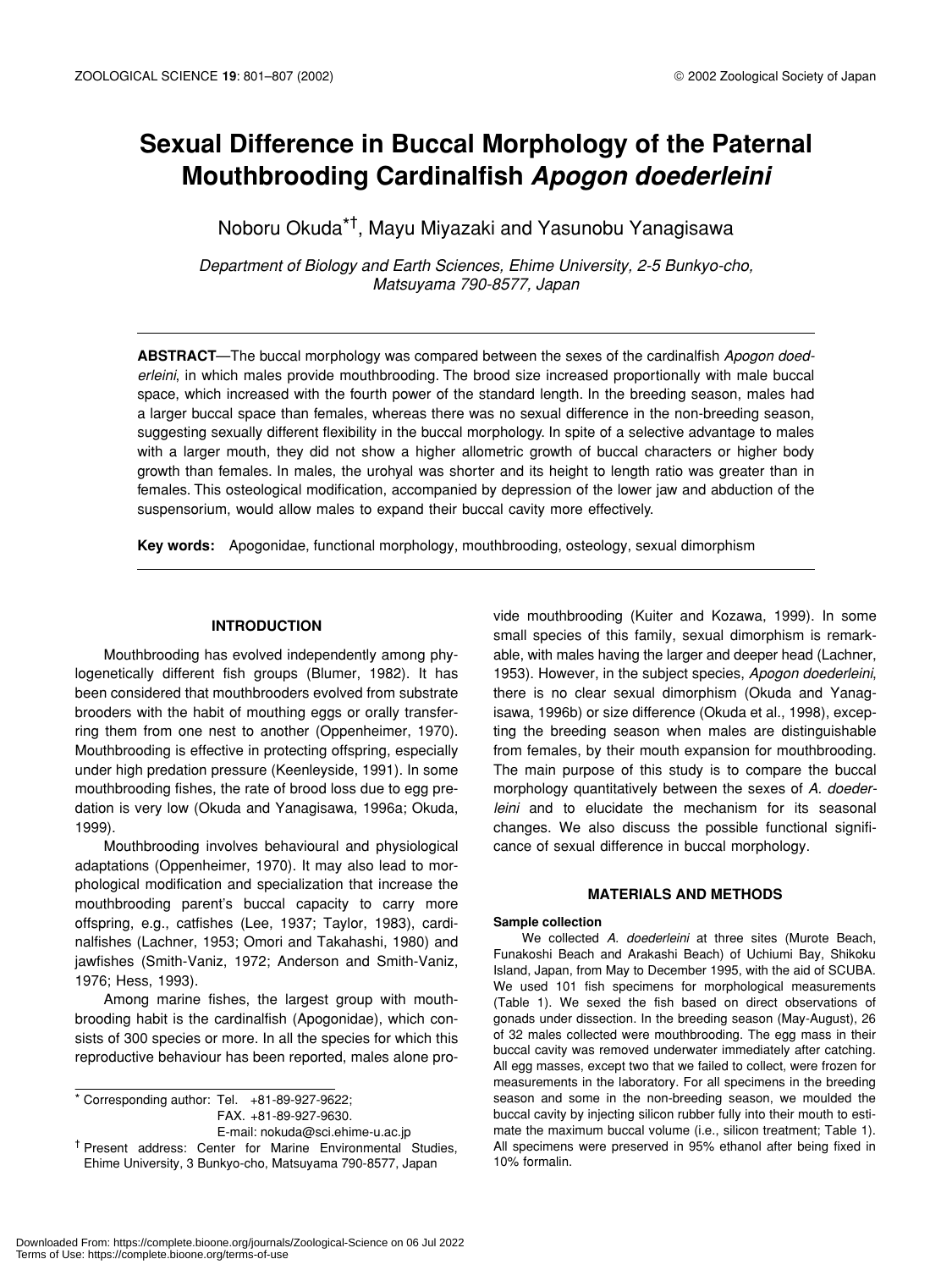|                 |        |     | Treatment |    |
|-----------------|--------|-----|-----------|----|
| Season          | Sex    | N   | Silicon   | No |
| <b>Breeding</b> | Male   | 32  | 32        | 0  |
|                 | Female | 8   | 8         | 0  |
| Non-breeding    | Male   | 28  | 6         | 22 |
|                 | Female | 33  | 10        | 23 |
|                 | Total  | 101 | 56        | 45 |

#### **Morphological measurements**

For each specimen, we measured 15 morphometric characters (Fig. 1, Table 2): SL is a body size parameter and the others associated with the head or mouth regions (see Barel *et al*., 1977 for the terminology). These characters were measured with a pair of sliding calipers to the nearest 0.05 mm. We also measured some osteological characters for 38 specimens (28 males and 10 females) including those in the breeding and non-breeding seasons. Prior to measurements, we stained specimens with Alizarin Red-S after immersing them in 4–10% KOH for 1–2 weeks. We measured the length of hyoid (HYL), and the length of urohyal (UHL) and its height (UHH) (Fig. 2), using an ocular micrometer under a dissecting microscope.

For 56 specimens with silicon treatment, we removed moulding silicon from their mouth and then dried and weighed it. The maximum buccal volume  $\text{(mm}^3)$  was calculated from the dry silicon weight (mg) divided by its density (1.0525 mg/mm<sup>3</sup>). For each of 24 egg masses, we counted the number of eggs and measured the diameter (D) of 20 spherical eggs. The volume  $\text{(mm}^3\text{)}$  of each brood was estimated by multiplying the mean egg volume  $(\frac{4}{3}\pi(\frac{D}{2})^3)$  by the total number of eggs.  $\pi\left(\frac{D}{2}\right)^3$ 

#### **Statistical analysis**

To examine sexual dimorphisms, we used data from 40 specimens with silicon treatment in the breeding season and from 45 specimens with no treatment in the non-breeding season (Table 1). The buccal cavity of the former is expanded maximally and that of the latter is in a normal condition. Based on the allometric relation-

**Table 2.** Characters used for morphometric measurements



**Fig. 1.** A diagram of morphological measurements. A lateral view (a) of *A. doederleini* and dorsal (b) and ventral (c) views of its head. Morphological characters are given abbreviation (see Table 2 for their definition).

ships, all morphometric variables were log-transformed and linearregressed against body size (*y*=a*x*<sup>b</sup> ; *y*:trait value, *x*: body size, a,b: constant). For standardization of the body size, we used head length subtracted from standard length (SL–HL) because the head regions varied sexually and seasonally. We performed ANCOVA to compare these regression equations between sexes or between seasons, provided that their slopes are parallel to each other. With the ANCOVA, trait values are expressed by the antilogarithmic mean after correcting for the log (SL–HL). We also performed twofactor ANCOVA with Scheffé's Multiple Contrasts to view how the maximum buccal volume is affected by two factors, sex and sea-

| Character                    | Abbreviation | <b>Definition</b>                                                                  |
|------------------------------|--------------|------------------------------------------------------------------------------------|
| Standard length              | <b>SL</b>    | From the rostral tip of the upper jaw to the base of the caudal fin                |
| Head length                  | HL           | From the anterior tip of the upper jaw to the posterior end of the gill-cover      |
| Snout length                 | SNL          | From the rostral tip of the upper jaw to the rostral edge of the eye               |
| Upper jaw length             | UJL          | From the anterior end of the premaxilla to the distal tip of the maxilla           |
| Lower jaw length             | LJL          | From the anterior end of the dentary to the rear edge of the retro-articular       |
| Dentary-Hypohyal length      | Dnt-Hyp      | From the rostral tip of the dentary to the caudal tip of the hypohyal              |
| Infraorbital-Hypohyal length | $Inf-Hyp$    | From the dorsal edge of the second infraorbital to the rostral tip of the hypohyal |
| Hypohyal-Opercular length    | Hyp-Opr      | From the rostral tip of the hypohyal to the anteroventral edge of the opercle      |
| Cheek depth                  | CD           | From the ventral margin of the orbit to the caudal tip of the maxilla              |
| Interorbital width           | <b>IOW</b>   | Between points on the dorsal bony margin of the left and right orbits              |
| Head depth                   | HD           | From the caudal tip of the premaxillary pedicel to the rostral tip of the hypohyal |
| Mouth width                  | <b>MW</b>    | Between the posterior tips of the left and right maxillae                          |
| Head width                   | <b>HW</b>    | Maximum width of the head region                                                   |
| Angular width                | AW           | Between the outer edges of the left and right angulars                             |
| Infraorbital width           | <b>IFW</b>   | Between the outer points of the left and right infraorbitals                       |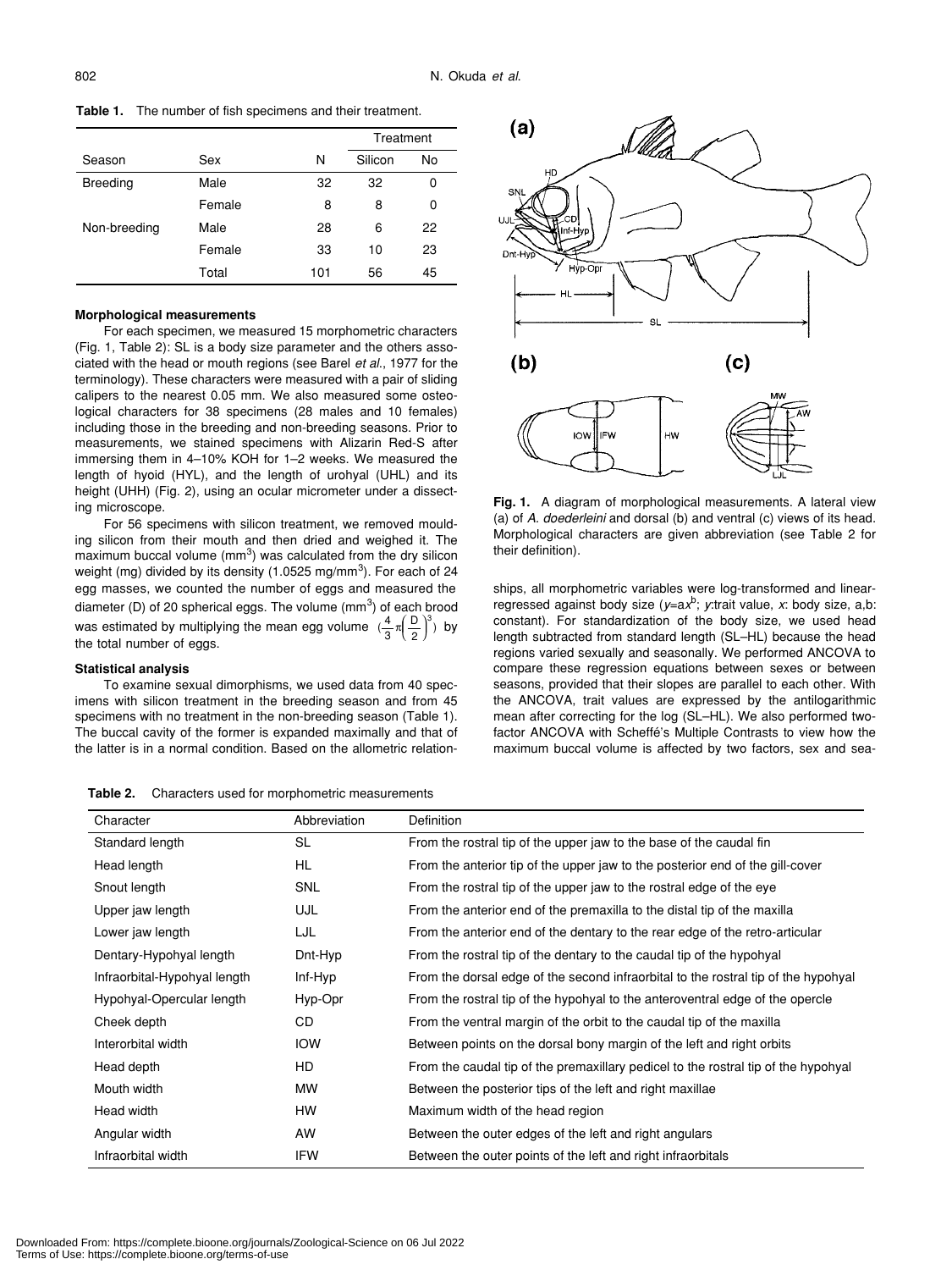

**Fig. 2.** A diagram of osteological measurements. A lateral view of hyoid (a) and urohyal (b). The length of hyoid (HYL) is the sum of HYL1 and HYL2

son, or by their combined effect.

In order to determine which morphometric characters account for variation in the maximum buccal volume, we took two approaches, using log-transformed data of morphometric measurements for all 56 specimens with silicon treatment. First we performed a Principal Component Analysis (PCA) to extract overall patterns of covariation among morphometric variables because these variables are highly correlated with each other. Then we incorporated the extracted components as explanatory variables into a model of multiple regression analysis, which determines to what degree each component can explain variation in the maximum buccal volume. The buccal volume, a criterion variable, was transformed into a linear dimension by taking the cube root.

As another approach, we incorporated 15 morphometrics all together into the multiple regression analysis after substituting their residuals of log-log regressions against the body size (SL–HL). This procedure succeeded in making covariance between the variables negligible, thus reducing the effect of colinearity on the multiple regression analysis (Reist, 1985). We adopted full and reduced models, the latter being calculated by a stepwise method.

All statistical probabilities are two tailed. For descriptive purposes, means are given±SD

# **RESULTS**

## **Buccal volume and brood size**

The maximum buccal volume of mouthbrooding males ranged from 1311.2 mm<sup>3</sup> to 7999.9 mm<sup>3</sup> (3802.6±1817.3, *n*=26). It increased proportionally with about the fourth power of SL (*r*=0.95, *p*<0.001; Fig. 3). An average brood consisted of 7835 eggs (±3638, *n*=24) whose diameter was 0.845 mm (±0.047). Large males mouthbrooded larger (*y*=10–0.66*x*3.07 where *y* is D and *x* SL; *r*=0.70, *p*<0.001) and more eggs  $(y=10^{-2.00}x^{3.08}$  where *y* is the number of eggs



**Fig. 3.** The relationships between the maximum buccal volume and standard length (open circles), and between the brood volume and standard length (closed circles). A solid line is the regression curve for the buccal volume  $(y=10^{-3.87}x^{3.90})$  and a dotted line for the brood volume (*y*=10–4.20*x*3.97).

and *x* SL; *r*=0.68, *p*<0.001). The volume of a brood also increased proportionally with the SL, showing the similar curve to that of the maximum buccal volume (*r*=0.77, *p*<0.001; Fig. 3). The proportion of the brood volume to the maximum buccal volume was on average 69.8% (±24.1, *n*=24). The maximum buccal volume of mouthbrooding males (adjusted mean=3147.7 mm<sup>3</sup>, n=26) was larger than that of non-brooding males in the breeding season (2558.6 mm3 , *n*=6, ANCOVA, *F*=4.81, df=1, *p*<0.04).

There was a significant interactive effect of sex and



**Fig. 4.** Effects of sex (males: circles and females: triangles) and season (breeding and non-breeding seasons) on the maximum buccal volume.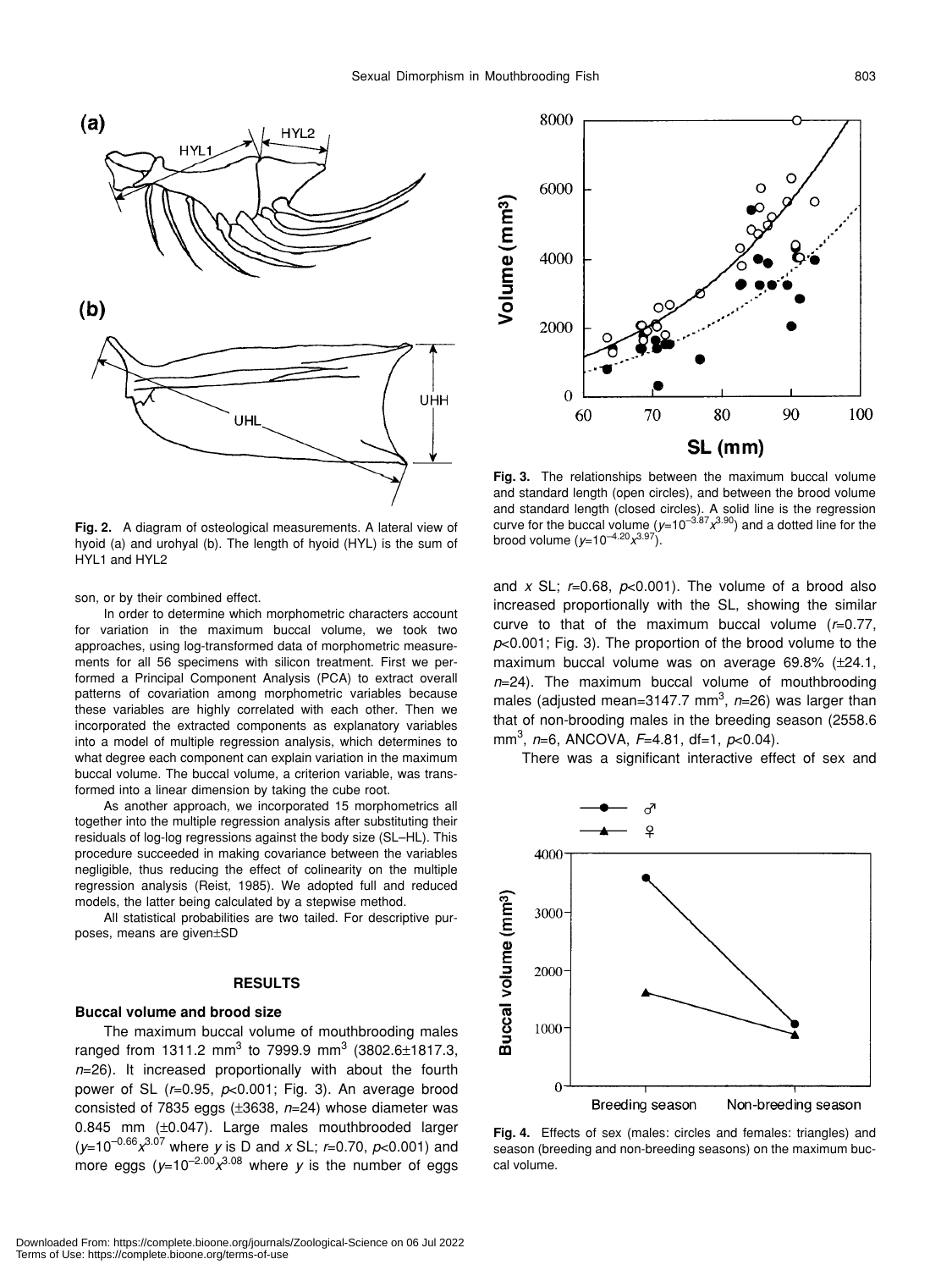|            | Breeding season |        |       |       | Non-breeding season |        |      |      |
|------------|-----------------|--------|-------|-------|---------------------|--------|------|------|
| Character  | Male            | Female | F     | p     | Male                | Female | F    | р    |
| HL         | 31.12           | 29.04  | 13.17 | 0.001 | 29.92               | 29.92  | 0.01 | 0.94 |
| <b>SNL</b> | 9.40            | 8.55   | 20.96 | 0.001 | 7.62                | 7.50   | 0.43 | 0.52 |
| UJL        | 14.86           | 14.59  | 0.90  | 0.35  | 15.45               | 15.49  | 0.04 | 0.84 |
| LJL        | 18.45           | 16.79  | 17.28 | 0.001 | 18.37               | 18.37  | 0.00 | 0.97 |
| Dnt-Hyp    | 18.24           | 12.68  | 63.52 | 0.001 | 7.60                | 7.78   | 0.40 | 0.53 |
| Inf-Hyp    | 18.32           | 14.13  | 34.10 | 0.001 | 8.36                | 8.15   | 0.97 | 0.33 |
| Hyp-Opr    | 18.41           | 18.11  | 0.44  | 0.51  | 20.23               | 19.95  | 0.38 | 0.54 |
| CD         | 5.16            | 4.67   | 4.99  | 0.03  | 3.28                | 3.19   | 0.33 | 0.57 |
| <b>IOW</b> | 6.30            | 6.18   | 0.48  | 0.50  | 6.47                | 6.65   | 2.32 | 0.14 |
| HD         | 25.06           | 20.37  | 38.51 | 0.001 | 14.39               | 14.39  | 0.00 | 0.97 |
| <b>MW</b>  | 20.51           | 19.10  | 5.46  | 0.03  | 10.84               | 10.38  | 1.20 | 0.28 |
| <b>HW</b>  | 22.65           | 21.28  | 3.97  | 0.05  | 17.86               | 17.34  | 1.53 | 0.22 |
| AW         | 18.49           | 14.83  | 28.23 | 0.001 | 5.02                | 5.00   | 0.00 | 0.96 |
| <b>IFW</b> | 19.54           | 19.23  | 0.47  | 0.50  | 16.41               | 16.11  | 0.58 | 0.45 |

**Table 3.** Sexual differences in buccal morphometrics (mm\*) in the breeding and non-breeding seasons.

\* Adjusted for body size (SL–HL) with ANCOVA

season on the buccal volume (ANCOVA, *F*=10.01, df=1, *p*<0.003; Fig. 4). The buccal volume in the breeding season was significantly larger than that in the non-breeding season for both males (Scheffé's Multiple Contrasts, *F*=82.28, df=1, *p*<0.001) and females (*F*=17.63, df=1, *p*<0.001). In the breeding season, the sexual difference in the buccal volume was significant (Scheffé's Multiple Contrasts, *F*=38.79, df=1, *p*<0.001), whereas there was no difference in the nonbreeding season (*F*=1.27, df=1, *p*=0.26).

### **Morphometric data**

Buccal morphometrics were compared between the sexes (Table 3). In 10 of 14 characters, males showed significantly larger values than did females in the breeding season, but there was no sexual difference in any characters in the non-breeding season.

A PCA showed that two principal components were extracted from 15 morphometric variables and that these two components explained 93.1% of variance in original data (Table 4). Within the first principal component, all variables had a positive and great value of factor loading, which means this component represents size factor. With a cut-off absolute value of 0.5, the second principal component consisted of AW, Dnt-Hyp and Inf-Hyp those of which show positively high factor loadings and Hyp-Opr, IOW, SL and UJL showing negatively high factor loadings. To view overall patterns of variance in morphometric variables, factor scores were calculated for each individual and they were plotted in Fig. 5 to compare between sexes and seasons. The first component explained variance in the morphometrics between seasons (two-factor ANOVA, *F*=6.76, df=1, *p*<0.02,) but not between sexes (*F*=2.87, df=1, *p*=0.10). The second component succeeded in discriminating between the sexes (two-factor ANOVA, *F*=8.91, df=1, *p*<0.004) as well as

**Table 4.** Eigenvalues of principal components and factor loadings for each morphometric variable with a PCA.

| Variables     | First principal<br>component | Second principal<br>component |  |
|---------------|------------------------------|-------------------------------|--|
| SL            | 0.83                         | $-0.53$                       |  |
| HL.           | 0.90                         | $-0.41$                       |  |
| <b>SNL</b>    | 0.95                         | $-0.10$                       |  |
| UJL           | 0.83                         | $-0.53$                       |  |
| LJL           | 0.87                         | $-0.37$                       |  |
| Dnt-Hyp       | 0.76                         | 0.58                          |  |
| Inf-Hyp       | 0.82                         | 0.53                          |  |
| Hyp-Opr       | 0.73                         | $-0.65$                       |  |
| CD            | 0.79                         | 0.45                          |  |
| <b>IOW</b>    | 0.78                         | $-0.58$                       |  |
| HD            | 0.89                         | 0.37                          |  |
| <b>MW</b>     | 0.84                         | 0.48                          |  |
| <b>HW</b>     | 0.94                         | 0.20                          |  |
| AW            | 0.68                         | 0.70                          |  |
| <b>IFW</b>    | 0.97                         | $-0.04$                       |  |
| Eigenvalue    | 10.61                        | 3.36                          |  |
| % of variance | 70.7                         | 22.4                          |  |
| Cumulative %  | 70.7                         | 93.1                          |  |

between seasons (*F*=91,34, df=1, *p*<0.001), reflecting male lower jaw structure expanded more laterally (i.e., increasing AW) and more posteroventrally (i.e., increasing Dnt-Hyp and Inf-Hyp) only in the breeding season. Both components had positive effects on the maximum buccal volume (Multiple regression analysis,  $R^2$ =0.92, n=56 p<0.001, 1st component: *F*=412.60, β=0.81, 2nd component: *F*=170.03, β=0.52).

Effects of individual characters on the maximum buccal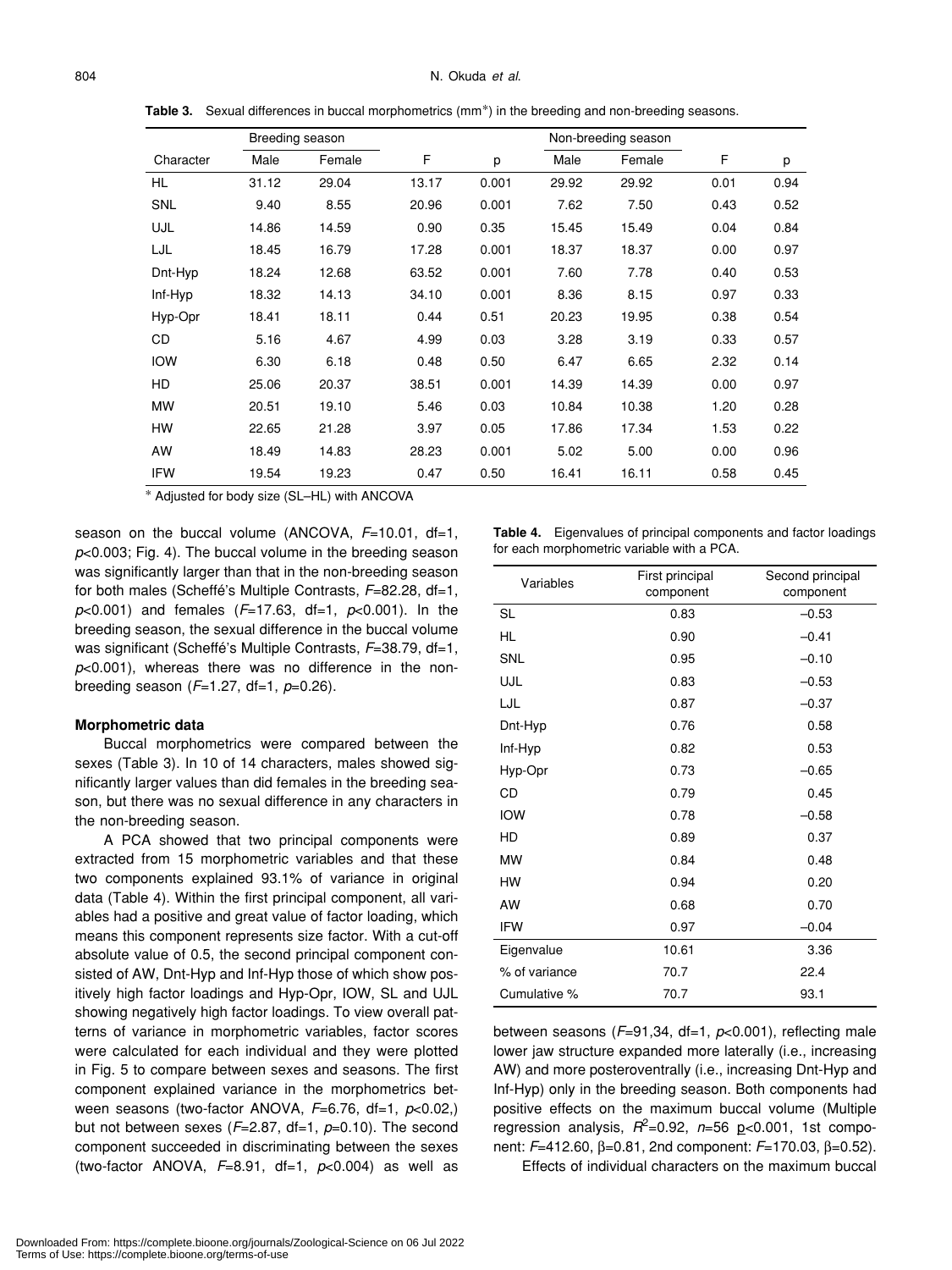

Fig. 5. Factor scores of PCA for each individual of males (circles) and female (triangles) in the breeding (closed) and non-breeding (open) season.

**Table 5.** The effects of morphometric variables on the maximum buccal volume.

|                |         | Full model | Reduced model |      |  |
|----------------|---------|------------|---------------|------|--|
| Character      | β       | t          | β             | t    |  |
| <b>SL</b>      | 2.56    | $6.04*$    |               |      |  |
| HL.            | $-2.58$ | $-6.06*$   |               |      |  |
| SNL            | 0.06    | 0.66       |               |      |  |
| UJL            | $-0.11$ | $-1.51$    |               |      |  |
| LJL            | 0.05    | 0.80       |               |      |  |
| Dnt-Hyp        | 0.34    | 1.25       | 0.53          | 4.61 |  |
| Inf-Hyp        | $-0.03$ | $-0.14$    |               |      |  |
| Hyp-Opr        | 0.07    | 0.92       |               |      |  |
| CD             | $-0.02$ | $-0.19$    |               |      |  |
| <b>IOW</b>     | 0.01    | 0.16       |               |      |  |
| HD             | 0.30    | 0.99       |               |      |  |
| <b>MW</b>      | $-0.15$ | $-0.92$    |               |      |  |
| <b>HW</b>      | 0.18    | 0.94       |               |      |  |
| AW             | 0.45    | $2.27*$    | 0.43          | 3.70 |  |
| <b>IFW</b>     | $-0.16$ | $-0.90$    |               |      |  |
| Adjusted $R^2$ |         | 0.92       | 0.86          |      |  |
| F              | 43.38   |            | 172.80        |      |  |
| р              |         | 0.001      | 0.001         |      |  |

β: Standardized partial regression coefficient

\* *P*<0.05

**Table 6.** Sexual differences in osteological characters (mm\*)

| Characters | Male  | Female |      | р     |
|------------|-------|--------|------|-------|
| HYL        | 14.96 | 15.38  | 2.29 | 0.14  |
| UHL        | 10.81 | 10.19  | 8.96 | 0.005 |
| UHH.       | 3.95  | 4.06   | 1.28 | 0.27  |

\* Adjusted for body size (SL–HL) with ANCOVA

volume were also examined using multiple regression analysis (Table 5). A full model showed that SL and AW had a significant positive effect on the buccal volume and HL a negative effect, whereas a reduced model showed that Dnt-Hyp and AW could enter a regression equation as significantly positive factors.

Osteological characters were compared between the sexes (Table 6). The HYL and UHH did not differ between the sexes, but the UHL was significantly shorter in males than in females. The height to length ratio of the urohyal (UHH/UHL) was 0.40 for males (±0.03, *n*=28) and 0.37 for females (±0.03, *n*=10), significantly higher in males (*t*-test, *t*=-3.03, df=36, *p*<0.005).

#### **DISCUSSION**

In *A. doederleini*, males mouthbrooded a larger number of eggs as their body size and thus allometric buccal cavity increased. This is attributable partly to highly size-assortative matings found in this fish, in which large males mate with large females producing many eggs (Okuda *et al*.,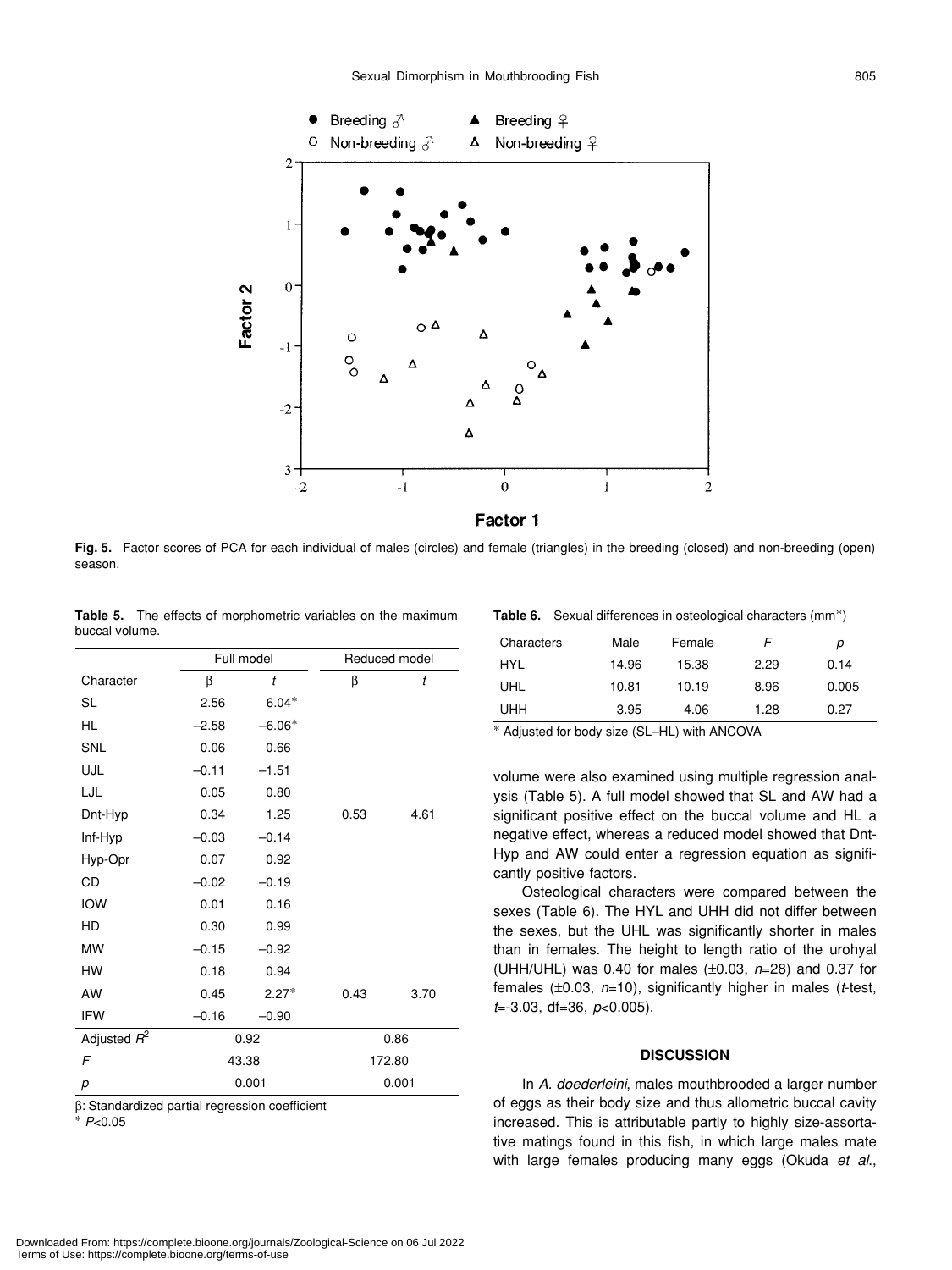1998). However, the brood/buccal volume ratio in Fig. 3 indicated that many males mouthbrooded fewer eggs than expected from their size-assortative matings (*r*=0.84; Okuda *et al*., 1998), suggesting that a little space was left in their buccal cavity. Okuda and Yanagisawa (1996a) reported in this species that males frequently ate a small portion of the egg mass soon after the onset of mouthbrooding, in spite of their less energetic benefits. This type of cannibalism would function as adjustment of the brood size to their buccal cavity because overcrowding in the mouth might cause a deficiency of oxygen supply to embryos and consequently increase the overall mortality for offspring (Okuda *et al*., 1998). Similar brood reduction during the early embryonic development, though its causal factor is unclear, has been reported for a mouthbrooding cichlid *Tilapia leucosticta* (Welcomme, 1967). In mouthbrooding jawfishes, Hess (1993) believes that a lower brood/buccal volume ratio could lead to more efficient ventilation and hence more accelerated embryonic development. It is probable that mouthbrooding parents often adjust the brood size to their buccal capacity so as to increase the mouthbrooding efficiency.

In *A. doederleini*, males had larger buccal capacity than females in the breeding season, showing larger values in many buccal morphometrics. In the non-breeding season, however, the buccal volume and buccal morphometrics did not differ between the sexes. These results indicate that the buccal morphology itself does not differ between the sexes but its plasticity does, with male buccal cavity being more expansible.

In many paternal mouthbrooders, males have enlarged or modified buccal characters (Lee, 1937; Lachner, 1953; Smith-Vaniz, 1972; Anderson and Smith-Vaniz, 1976; Omori and Takahashi, 1980; Taylor, 1983; Hess, 1993). These studies were usually conducted in the breeding season of the subject species. As in *A. doederleini*, such a sexual dimorphism may be due to temporal morphological changes accompanied by mouthbrooding (Lee, 1937), though some species show sexually different allometric growth of buccal characters or morphological specialization (Lachner, 1953; Smith-Vaniz, 1972; Anderson and Smith-Vaniz, 1976; Taylor, 1983).

Interestingly, female buccal cavity was also expansible in the breeding season although its expansibility was small relative to that of males. In this fish, breeding females rarely show physically competitive behaviours, such as mouth wrestling, and they do not feed on specific food items with which only individuals with large mouths can handle (personal observation). Hence the expansibility of female buccal morphology cannot be explained by their competition and feeding habit. Considering that currently existing cardinalfishes are all paternal mouthbrooders (Kuiter and Kozawa, 1999), this phenomenon is very intriguing, but it is premature that we say anything about the reason why female mouth was expansible in the breeding season.

In some cichlids in which females provide mouthbrooding, the buccal size is enlarged in males but not in females (Oliveira and Almada, 1995). In these species, a larger mouth is more advantageous to males in male-male aggressive competition such as gaping and biting, suggesting that the sexual dimorphism of buccal characters could evolve through sexual selection. Such a selective advantage to males with a larger mouth has been reported for many fishes in which males provide substrate brooding or no care (reviewed by Shine, 1989). Even in paternal mouthbrooding fishes, it cannot be denied that modification of male buccal characters would be a by-product of the sexual selection. However, this does not seem to be the case for *A. doederleini*, in which mating competition is less intense among males (Okuda and Yanagisawa, 1996b).

Natural selection should favour parents with the larger buccal capacity if an increased buccal cavity is not disadvantageous for feeding. Since cardinalfishes are usually opportunistic nocturnal feeders on macro zooplankton (Collette and Talbot, 1972), the ecological constraints on mouth size will not be severe. In *A. doederleini,* nevertheless, there was no apparent sex-specific selection on the allometric growth of buccal characters. Selection for increased body size, which was one of factors effective in increasing the buccal space, does not also seem strong in this species because males show the determinate growth same as that of females (Okuda *et al*., 1998).

For males of *A. doederleini*, the increase in their buccal capacity was achieved only through the flexible alteration of buccal morphology. A PCA indicated that male lower jaw but not other head parts such as upper jaw was more expansible in the breeding season. In addition, a multiple regression analysis showed that an increase in Dnt-Hyp (i.e., depressing the lower jaw) and AW (i.e., abducting the suspensorium) involved in increasing the buccal capacity. Males also had the shorter urohyal with the higher UHH/UHL ratio than did females. The urohyal mediates between the shoulder girdle and the hyoid through musculus sternohyoideus. As the m. sternohyoideus contracts, the urohyal is braced together with the hyoid posteroventrally, followed by depression of the lower jaw and abduction of the suspensorium (Liem, 1980). By this mechanism, the buccal cavity can be expanded. The urohyal with a high UHH/UHL ratio can be held by the thicker m. sternohyoideus, as actually observed for male *A. doederleini* (personal observation). Since the contractile force depends on the number of muscle fibre (Basmajian, 1974), the urohyal supported by a thicker m. sternohyoideus will depress the floor of the buccal cavity more strongly and more posteroventrally. Moreover, the urohyal can slide in broader trajectory, as it is shorter. This osteological modification may be a consequence of morphological adaptation for mouthbrooding.

# **ACKNOWLEDGEMENTS**

We thank K. Yamaoka and two anonymous referees for comments on the manuscript and Y. Uchida for her advice on statistics. This study was financially supported by Research Fellowships of